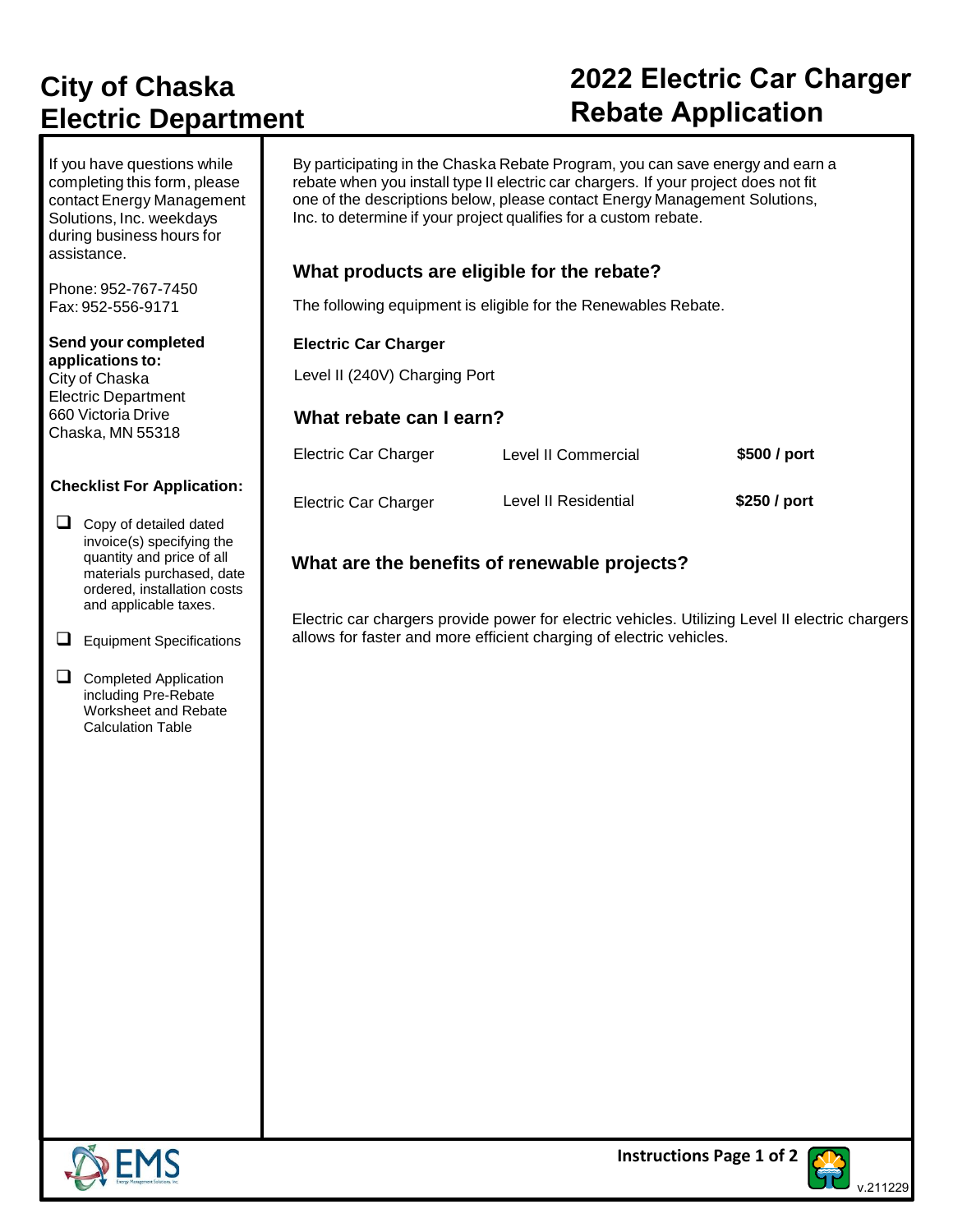## **How Do I Qualify?**

#### **1. General Qualifications**

- Rebate offered to electric customers served by City of Chaska Electric Department.
- Rebate Application including Pre-Rebate Worksheet and Rebate Calculation Table must be completed. Incomplete and/or illegible applications will not be processed.
- All equipment must be new and meet specification requirements.
- Customers must apply for rebate within one year of the purchase date shown on the equipment invoice.
- Qualifying customers must apply for rebate by November 30, 2022.

#### **2. Application- Limited Funds**

Rebate requests are processed on a "first-come first-served" basis. Annual rebate funds are limited and payouts could be paid over several years. Rebate programs, qualifications, and amounts are subject to change at any time. Customer is responsible for checking with City of Chaska Electric Department to determine whether the program is still in effect.

#### **3. Inspection and Verification**

The City of Chaska Electric Department reserves the right to inspect installations before issuing rebates and to perform a random verification of your project. Projects with rebate payments over \$5,000 require a pre-check before equipment purchase and an on-site verification. If a City of Chaska Department representative finds that the application does not comply with rules and qualifications, rebate amount may be adjusted. Call City of Chaska Electric Department for more information.

#### **4. Invoice and Payment**

Following the pre-retrofit inspection, completed installation, and post-retrofit verification, the customer must notify the City of Chaska Electric Department and submit invoice(s) specifying the quantity and price of all materials purchased, the date ordered, installation costs and applicable taxes. Invoice should contain the contractor's name and address as well as the customer's name and installation address.

#### **5. Installation and Rebate Limitations**

Installation must be completed before submitting rebate application. Rebate check will be issued to the customer only. Rebates will not be paid to the supplier or contractor. Rebates \$300 and under will be issued as a credit on the customers utility bill. Rebates above \$300 will be issued as a rebate check. Please allow 6-10 weeks from the date of post-retrofit inspection for delivery of rebate check. Rebate paid cannot exceed the purchase price of labor and materials.

#### **6. Tax Information**

The City of Chaska Electric Department will not be responsible for any tax liability imposed as a result of the rebate payment(s). Customers are advised to consult their tax advisors before submitting rebate requests.

#### **7. Disclaimer**

The City of Chaska Electric Department gives no warranties, expressed or implied, with respect to equipment operation, material, workmanship or manufacturing. The City of Chaska Electric Department does not guarantee that the implementation of energy-efficient measures or use of equipment purchased or installed pursuant to this program will result in energy or cost savings. In no event shall the City of Chaska Electric Department be liable for any incidental or consequential damage.

#### **8. Privacy**

Information contained in this rebate application may be shared with the Department of Commerce and Energy Management Solutions, Inc.

#### **9. Rebate Exclusions**

- Rebate will not be given for equipment or designs that do not comply with local, state or federal regulations.
- The City of Chaska Electric Department is not liable for rebates promised to a customer as a result of a contractor misrepresenting the program.



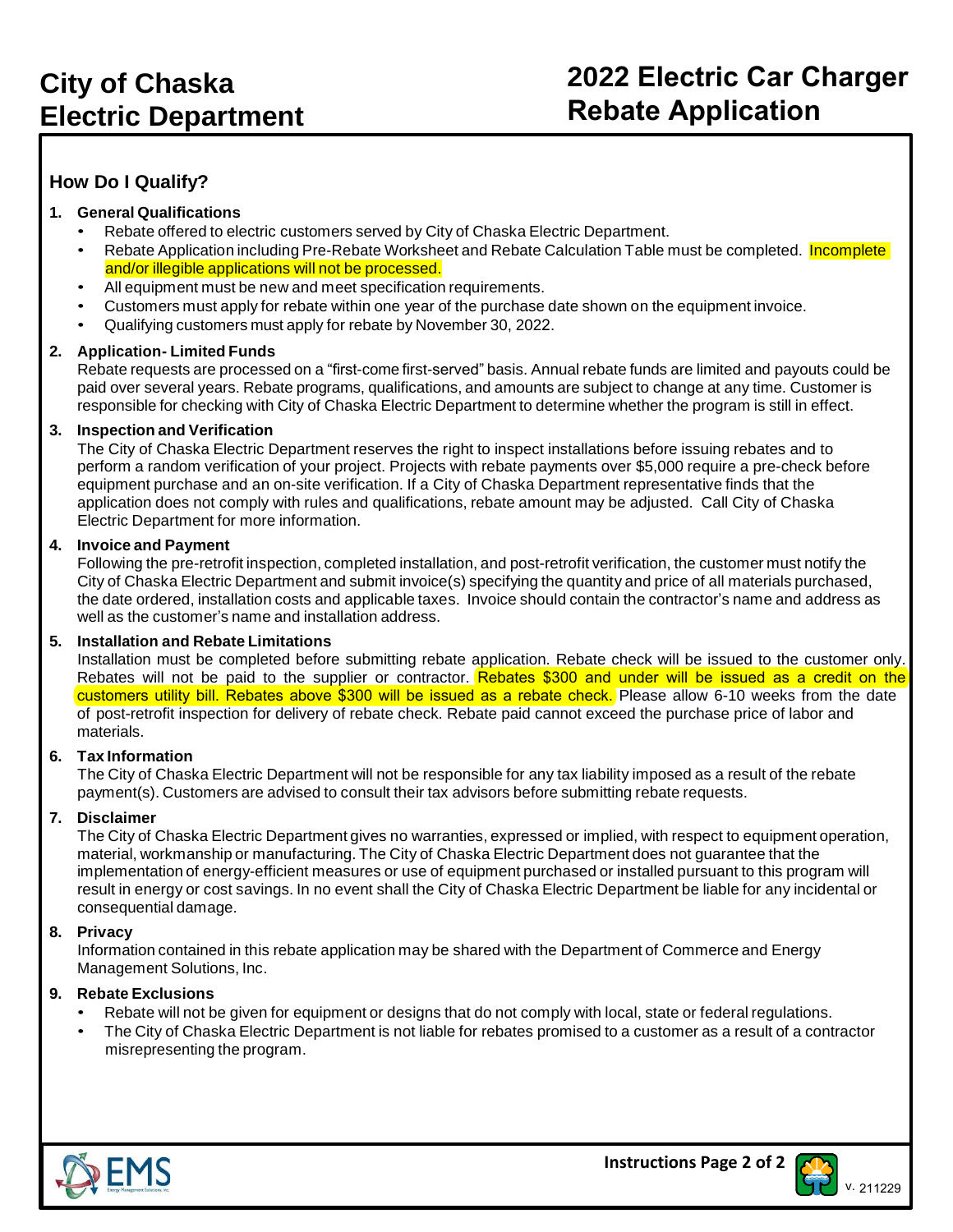## **City of Chaska Electric Department**

# **2022 Electric Car Charger Rebate Application**

| <b>COMPLETE THESE SIX EASY STEPS TO GET YOUR REBATE</b>                                                                                                                                                                                                                                                                                                                                                                                                                                                                                                                                                                                                                                                                                                                                                                                                                               |  |                                            |  |  |  |  |
|---------------------------------------------------------------------------------------------------------------------------------------------------------------------------------------------------------------------------------------------------------------------------------------------------------------------------------------------------------------------------------------------------------------------------------------------------------------------------------------------------------------------------------------------------------------------------------------------------------------------------------------------------------------------------------------------------------------------------------------------------------------------------------------------------------------------------------------------------------------------------------------|--|--------------------------------------------|--|--|--|--|
| <b>STEP 1: CUSTOMER INFORMATION</b> (please print clearly)                                                                                                                                                                                                                                                                                                                                                                                                                                                                                                                                                                                                                                                                                                                                                                                                                            |  | Commercial   Residential                   |  |  |  |  |
|                                                                                                                                                                                                                                                                                                                                                                                                                                                                                                                                                                                                                                                                                                                                                                                                                                                                                       |  |                                            |  |  |  |  |
|                                                                                                                                                                                                                                                                                                                                                                                                                                                                                                                                                                                                                                                                                                                                                                                                                                                                                       |  |                                            |  |  |  |  |
|                                                                                                                                                                                                                                                                                                                                                                                                                                                                                                                                                                                                                                                                                                                                                                                                                                                                                       |  |                                            |  |  |  |  |
|                                                                                                                                                                                                                                                                                                                                                                                                                                                                                                                                                                                                                                                                                                                                                                                                                                                                                       |  |                                            |  |  |  |  |
|                                                                                                                                                                                                                                                                                                                                                                                                                                                                                                                                                                                                                                                                                                                                                                                                                                                                                       |  |                                            |  |  |  |  |
| STEP 2: ENTER VENDOR INFORMATION (please print clearly)                                                                                                                                                                                                                                                                                                                                                                                                                                                                                                                                                                                                                                                                                                                                                                                                                               |  |                                            |  |  |  |  |
|                                                                                                                                                                                                                                                                                                                                                                                                                                                                                                                                                                                                                                                                                                                                                                                                                                                                                       |  |                                            |  |  |  |  |
|                                                                                                                                                                                                                                                                                                                                                                                                                                                                                                                                                                                                                                                                                                                                                                                                                                                                                       |  |                                            |  |  |  |  |
|                                                                                                                                                                                                                                                                                                                                                                                                                                                                                                                                                                                                                                                                                                                                                                                                                                                                                       |  |                                            |  |  |  |  |
| Attached worksheet must be filled out for all equipment you are requesting a rebate for. Print clearly and fill in each column.<br>If necessary, use multiple worksheets. Rebate paid cannot exceed the purchase price of labor and materials.<br>STEP 4: ATTACH NECESSARY DOCUMENTATION (must be submitted)<br>$\Box$ Completed Application including Rebate Worksheet.<br>$\Box$ Copy of detailed dated invoice(s) specifying the quantity and price of all materials purchased, date ordered, installation<br>costs, and applicable taxes.<br>$\Box$ Equipment specifications.<br><b>STEP 5: CUSTOMER SIGNATURE</b><br>I hereby certify that all information is accurate including claims of efficiency, size and customer information. I have read all information<br>on this form and agree that City of Chaska Electric Department may verify information I have provided.<br>X |  |                                            |  |  |  |  |
| FOR CITY OF CHASKA ELECTRIC DEPARTMENT USE ONLY. DO NOT WRITE IN THIS AREA.<br>Customer Type (select one): $\Box$ Commercial $\Box$ Residential                                                                                                                                                                                                                                                                                                                                                                                                                                                                                                                                                                                                                                                                                                                                       |  |                                            |  |  |  |  |
|                                                                                                                                                                                                                                                                                                                                                                                                                                                                                                                                                                                                                                                                                                                                                                                                                                                                                       |  | <b>Application Page 1 of 2</b><br>v.211229 |  |  |  |  |